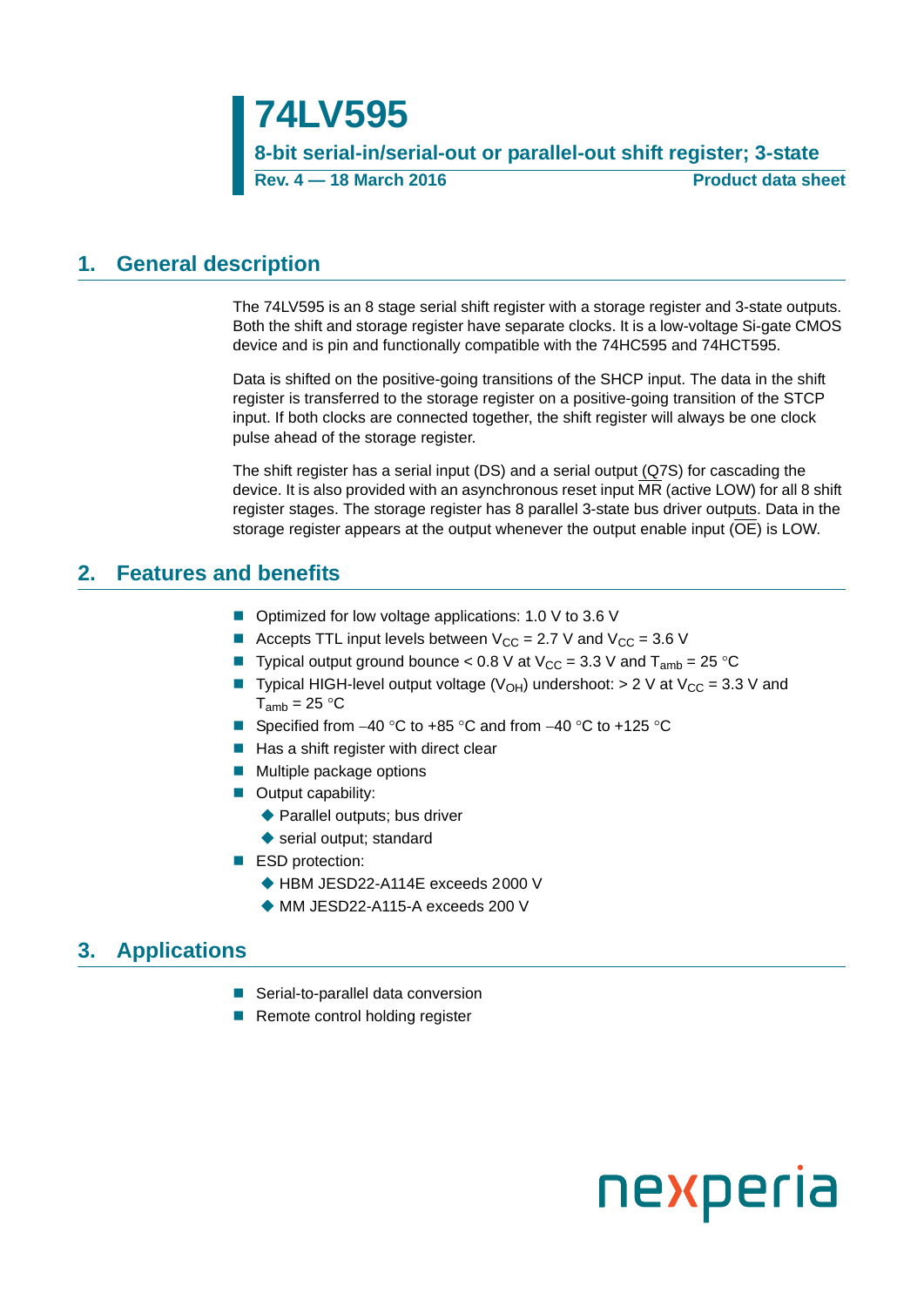# <span id="page-1-0"></span>**4. Ordering information**

| <b>Type number</b> | Package              |                     |                                                                           |                |  |  |  |  |  |
|--------------------|----------------------|---------------------|---------------------------------------------------------------------------|----------------|--|--|--|--|--|
|                    | Temperature range    | <b>Name</b>         | <b>Description</b>                                                        | <b>Version</b> |  |  |  |  |  |
| 74LV595D           | $-40$ °C to +125 °C  | SO <sub>16</sub>    | plastic small outline package; 16 leads;<br>body width 3.9 mm             | SOT109-1       |  |  |  |  |  |
| 74LV595DB          | $-40$ °C to +125 °C  | SSOP <sub>16</sub>  | plastic shrink small outline package; 16 leads;<br>body width 5.3 mm      | SOT338-1       |  |  |  |  |  |
| 74LV595PW          | $-40$ °C to +125 °C. | TSSOP <sub>16</sub> | plastic thin shrink small outline package; 16 leads;<br>body width 4.4 mm | SOT403-1       |  |  |  |  |  |

### **Table 1. Ordering information**

# <span id="page-1-1"></span>**5. Functional diagram**



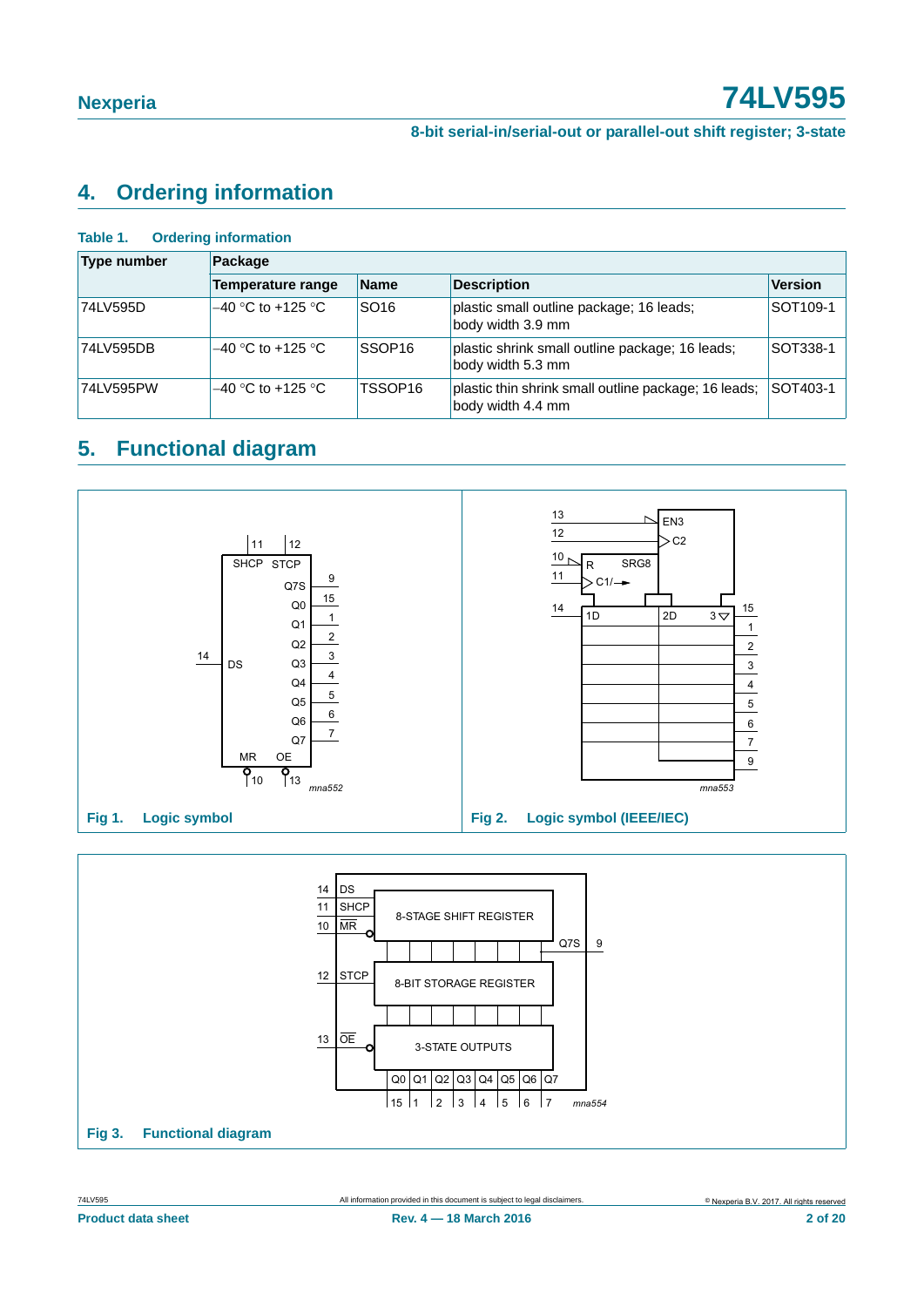### **8-bit serial-in/serial-out or parallel-out shift register; 3-state**



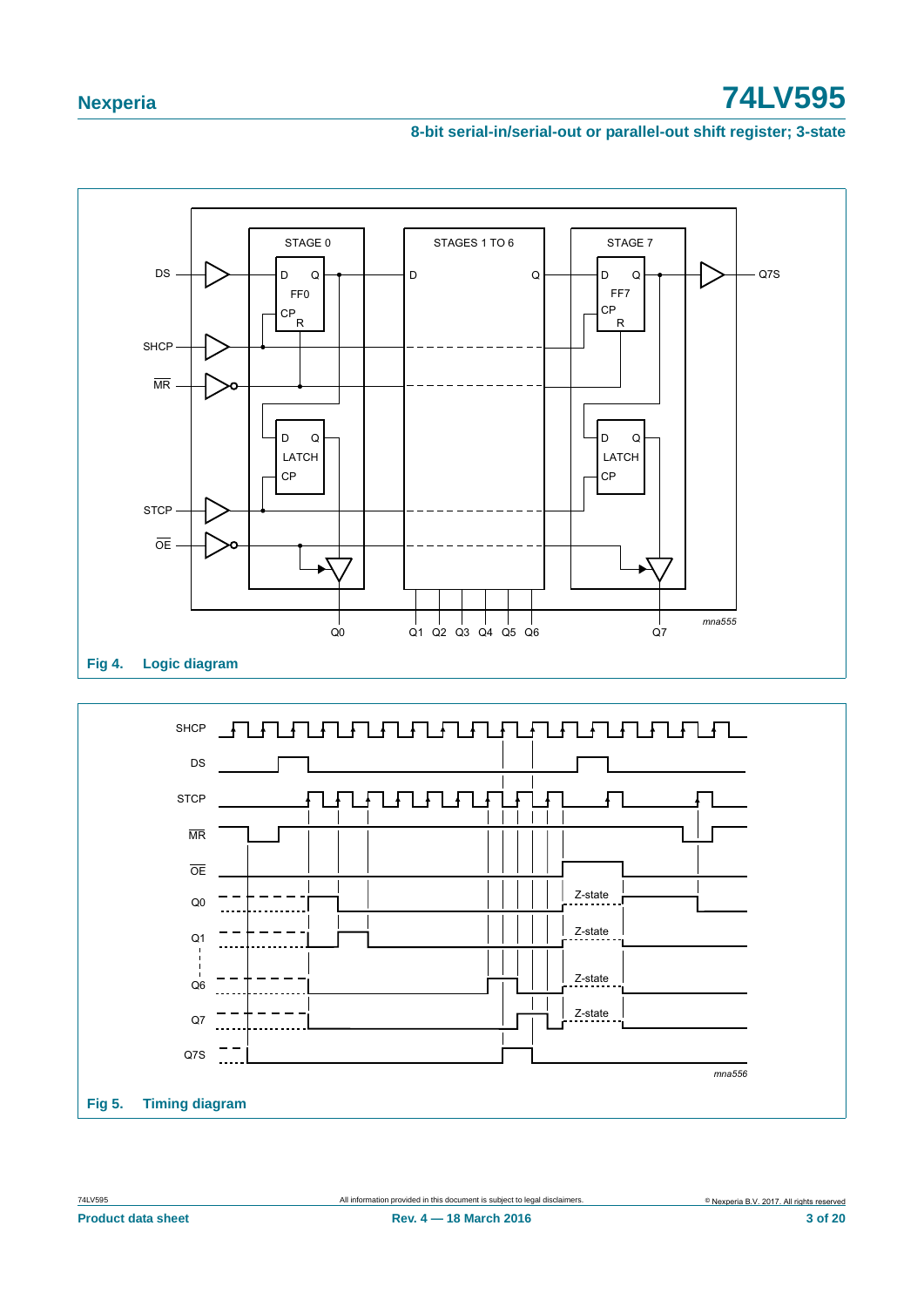# <span id="page-3-0"></span>**6. Pinning information**

### **6.1 Pinning**

<span id="page-3-1"></span>

### **6.2 Pin description**

### <span id="page-3-2"></span>**Table 2. Pin description**

| Symbol                   | <b>Pin</b>              | <b>Description</b>               |
|--------------------------|-------------------------|----------------------------------|
| Q0 to Q7                 | 15, 1, 2, 3, 4, 5, 6, 7 | parallel data output             |
| <b>GND</b>               | 8                       | ground (0 V)                     |
| Q7S                      | 9                       | serial data output               |
| $\overline{\mathsf{MR}}$ | 10                      | master reset (active LOW)        |
| <b>SHCP</b>              | 11                      | shift register clock input       |
| <b>STCP</b>              | 12                      | storage register clock input     |
| $\overline{OE}$          | 13                      | output enable input (active LOW) |
| DS                       | 14                      | serial data input                |
| V <sub>CC</sub>          | 16                      | supply voltage                   |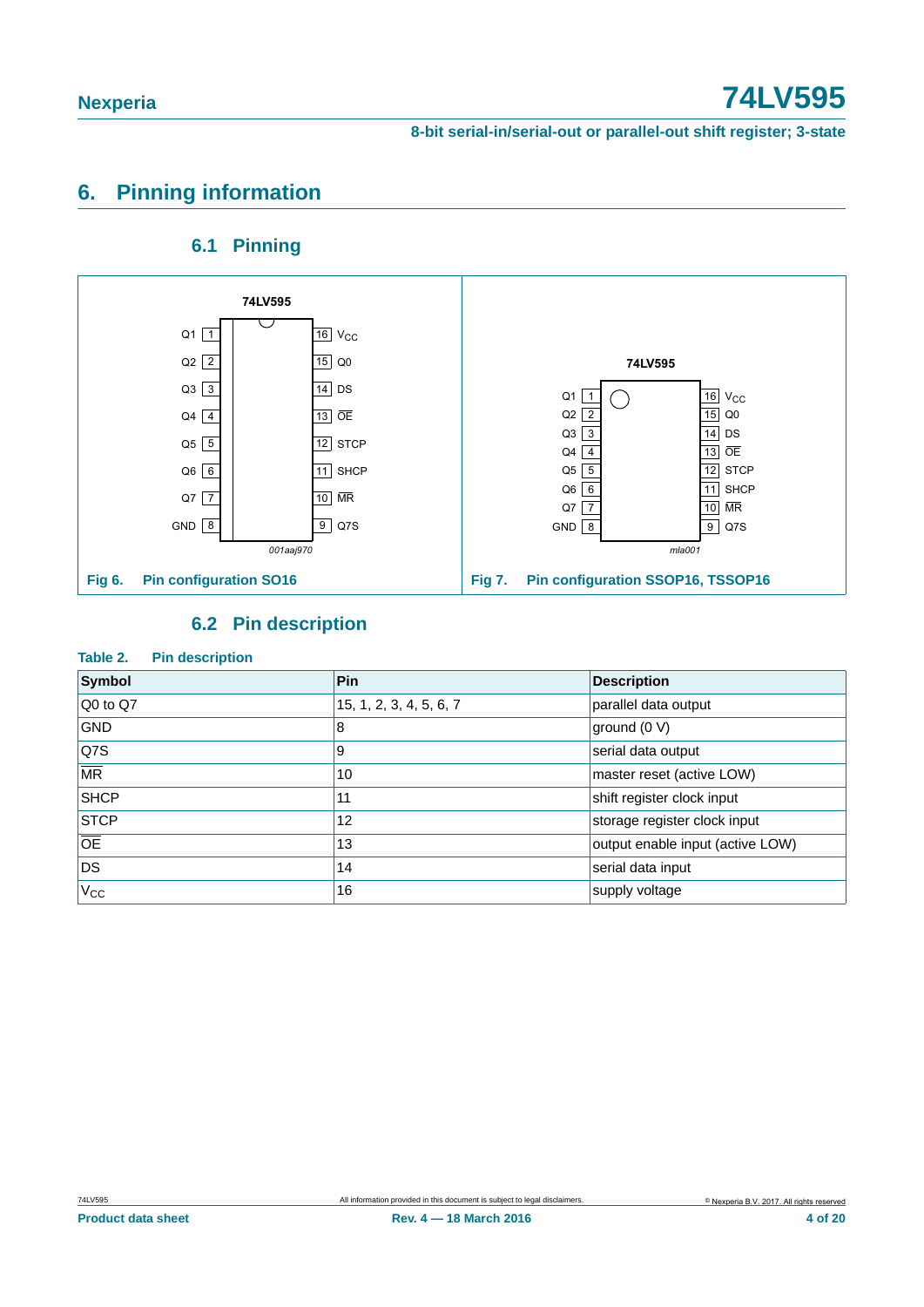# <span id="page-4-2"></span>**7. Functional description**

| Input       |             |           |           |           | <b>Output</b>    |                | <b>Function</b>                                                                                                                                                                                      |
|-------------|-------------|-----------|-----------|-----------|------------------|----------------|------------------------------------------------------------------------------------------------------------------------------------------------------------------------------------------------------|
| <b>SHCP</b> | <b>STCP</b> | <b>OE</b> | <b>MR</b> | <b>DS</b> | Q7S              | Qn             |                                                                                                                                                                                                      |
| ΙX          | X           | L         |           | X         |                  | NC.            | a LOW-state on MR only affects the shift register                                                                                                                                                    |
| ΙX          |             | L         |           | X         |                  |                | empty shift register loaded into storage register                                                                                                                                                    |
| ΙX          | X           | н         |           | Χ         |                  | Z              | shift register clear; parallel outputs in high-impedance OFF-state                                                                                                                                   |
| $\uparrow$  | X           |           | н         | Н         | Q <sub>6</sub> S | N <sub>C</sub> | logic HIGH-state shifted into shift register stage 0. Contents of all<br>shift register stages shifted through, e.g. previous state of stage 6<br>(internal Q6S) appears on the serial output (Q7S). |
| ΙX          |             |           | н         | X         | <b>NC</b>        | QnS            | contents of shift register stages (internal QnS) are transferred to<br>the storage register and parallel output stages                                                                               |
|             | ᠰ           |           | н         | Χ         | Q <sub>6</sub> S | QnS            | contents of shift register shifted through; previous contents of the<br>shift register is transferred to the storage register and the parallel<br>output stages                                      |

#### Table 3. Function table<sup>[1]</sup>

<span id="page-4-0"></span>[1] H = HIGH voltage state; L = LOW voltage state; = LOW-to-HIGH transition; X = don't care; NC = no change; Z = high-impedance OFF-state.

### <span id="page-4-3"></span>**8. Limiting values**

### **Table 4. Limiting values**

*In accordance with the Absolute Maximum Rating System (IEC 60134). Voltages are referenced to GND (ground = 0 V).*

| <b>Symbol</b>         | <b>Parameter</b>        | <b>Conditions</b>                        |       | Min    | <b>Max</b> | Unit      |
|-----------------------|-------------------------|------------------------------------------|-------|--------|------------|-----------|
| <b>V<sub>cc</sub></b> | supply voltage          |                                          |       | $-0.5$ | $+4.6$     | V         |
| $I_{\mathsf{IK}}$     | input clamping current  | $V_1 < -0.5$ V or $V_1 > V_{CC} + 0.5$ V |       |        | ±20        | mA        |
| $I_{OK}$              | output clamping current | $V_1 < -0.5$ V or $V_1 > V_{CC} + 0.5$ V |       |        | ±50        | <b>mA</b> |
| I <sub>O</sub>        | output current          | $-0.5 V < VO < VCC + 0.5 V$              |       |        |            |           |
|                       |                         | standard driver outputs                  |       |        |            |           |
|                       |                         | bus driver outputs                       |       |        |            |           |
| $I_{\rm CC}$          | supply current          | standard driver outputs                  |       |        |            |           |
|                       |                         | bus driver outputs                       |       |        |            | <b>mA</b> |
| <b>I</b> GND          | ground current          | standard driver outputs                  |       | $-50$  |            | mA        |
|                       |                         | bus driver outputs                       |       | $-70$  |            | l mA      |
| $T_{\text{stg}}$      | storage temperature     |                                          |       | $-65$  | $+150$     | ∣°C       |
| $P_{\text{tot}}$      | total power dissipation | $T_{amb} = -40$ °C to +125 °C            |       |        |            |           |
|                       |                         | SO16, SSOP16, TSSOP16                    | $[2]$ |        | 500        | <b>mW</b> |

[1] The input and output voltage ratings may be exceeded if the input and output current ratings are observed.

<span id="page-4-1"></span>[2] For SO16 packages: above 70 °C the value of  $P_{tot}$  derates linearly with 8 mW/K. For (T)SSOP16 packages: above 60 °C the value of  $P_{tot}$  derates linearly with 5.5 mW/K.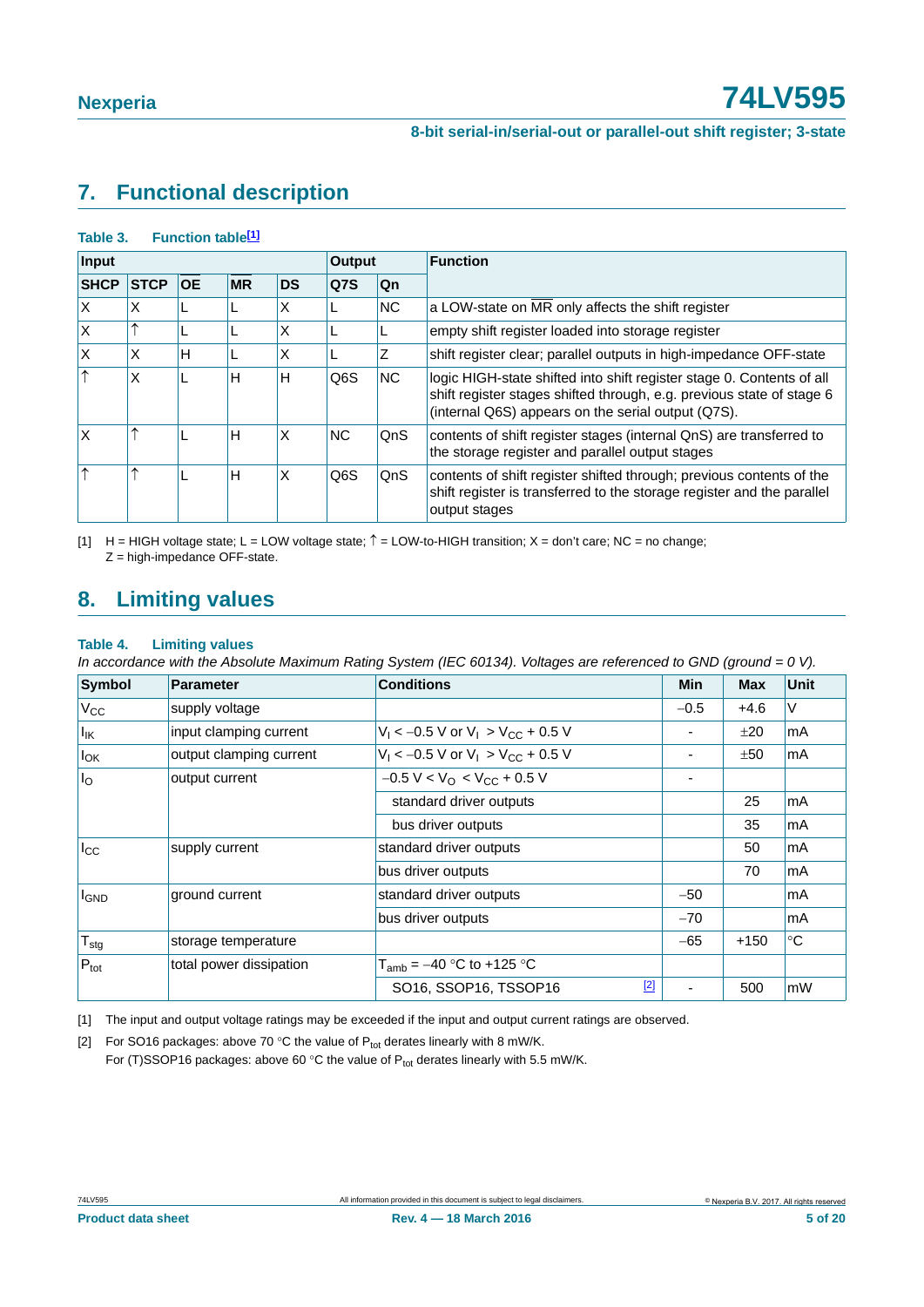# <span id="page-5-0"></span>**9. Recommended operating conditions**

### **Table 5. Recommended operating conditions**

*Voltages are referenced to GND (ground = 0 V).*

| Symbol              | <b>Parameter</b>                    | <b>Conditions</b>                        | Min                      | <b>Typ</b>               | <b>Max</b> | <b>Unit</b> |
|---------------------|-------------------------------------|------------------------------------------|--------------------------|--------------------------|------------|-------------|
| $V_{\rm CC}$        | supply voltage                      |                                          | 1.0                      | 3.3                      | 3.6        | V           |
| $ V_1$              | input voltage                       |                                          | 0                        | ٠                        | $V_{CC}$   | V           |
| $V_{\rm O}$         | output voltage                      |                                          | 0                        | ٠                        | $V_{CC}$   | V           |
| $T_{amb}$           | ambient temperature                 |                                          | $-40$                    | ٠                        | $+125$     | $^{\circ}C$ |
| $\Delta t/\Delta V$ | input transition rise and fall rate | $V_{\text{CC}}$ = 1.0 V to 2.0 V         |                          | ۰                        | 500        | ns/V        |
|                     |                                     | $V_{\text{CC}} = 2.0 \text{ V}$ to 2.7 V | $\overline{\phantom{a}}$ | $\overline{\phantom{0}}$ | 200        | ns/V        |
|                     |                                     | $V_{\text{CC}} = 2.7 \text{ V}$ to 3.6 V |                          | ٠                        | 100        | ns/V        |

# <span id="page-5-1"></span>**10. Static characteristics**

### **Table 6. Static characteristics**

*At recommended operating conditions. Voltages are referenced to GND (ground = 0 V).*

|                 | Symbol Parameter             | <b>Conditions</b>                                                                                     |                          | $-40$ °C to +85 °C       |                          | $-40$ °C to +125 °C      | Unit                     |        |
|-----------------|------------------------------|-------------------------------------------------------------------------------------------------------|--------------------------|--------------------------|--------------------------|--------------------------|--------------------------|--------|
|                 |                              |                                                                                                       | <b>Min</b>               | Typ <sup>[1]</sup>       | <b>Max</b>               | Min                      | <b>Max</b>               |        |
| $V_{IH}$        | HIGH-level                   | $V_{CC}$ = 1.2 V                                                                                      | 0.9                      |                          | $\overline{\phantom{a}}$ | 0.9                      |                          | V      |
|                 | input voltage                | $V_{CC}$ = 2.0 V                                                                                      | 1.4                      | $\overline{\phantom{a}}$ | $\blacksquare$           | 1.4                      | $\blacksquare$           | V      |
|                 |                              | $V_{CC}$ = 2.7 V to 3.6 V                                                                             | 2.0                      | ٠                        | $\overline{\phantom{a}}$ | 2.0                      | $\overline{\phantom{a}}$ | V      |
| $V_{IL}$        | LOW-level                    | $V_{CC}$ = 1.2 V                                                                                      | $\overline{\phantom{0}}$ | $\overline{\phantom{0}}$ | 0.3                      | $\overline{\phantom{a}}$ | 0.3                      | V      |
|                 | input voltage                | $V_{CC}$ = 2.0 V                                                                                      | ۰.                       | ٠                        | 0.6                      | $\overline{\phantom{a}}$ | 0.6                      | V      |
|                 |                              | $V_{CC}$ = 2.7 V to 3.6 V                                                                             |                          |                          | 0.8                      |                          | 0.8                      | V      |
| V <sub>OH</sub> | HIGH-level<br>output voltage | all outputs; $V_1 = V_{1H}$ or $V_{1I}$ ;<br>$I_{\text{O}} = -100 \mu\text{A}$ ;                      |                          |                          |                          |                          |                          |        |
|                 |                              | $V_{\rm CC} = 1.2 V$                                                                                  |                          | 1.2                      | $\overline{\phantom{a}}$ | $\overline{\phantom{a}}$ | ٠                        | $\vee$ |
|                 |                              | $V_{\rm CC}$ = 2.0 V                                                                                  | 1.8                      | 2.0                      | $\overline{\phantom{a}}$ | 1.8                      | $\overline{\phantom{a}}$ | V      |
|                 |                              | $V_{\rm CC} = 2.7 V$                                                                                  | 2.5                      | 2.7                      | $\overline{\phantom{a}}$ | 2.5                      | ÷,                       | V      |
|                 |                              | $V_{CC} = 3.0 V$                                                                                      | 2.8                      | 3.0                      | $\overline{\phantom{a}}$ | 2.8                      | $\overline{\phantom{a}}$ | V      |
|                 |                              | standard outputs;<br>$V_1 = V_{1H}$ or $V_{1I}$ ; $I_{\Omega} = -6$ mA;<br>$V_{\rm CC}$ = 3.0 V       | 2.4                      | 2.82                     | -                        | 2.2                      |                          | $\vee$ |
|                 |                              | bus outputs; $V_1 = V_{1H}$ or $V_{1I}$ ;<br>$I_{\rm O} = -8 \text{ mA}$ ;<br>$V_{\text{CC}} = 3.0 V$ | 2.4                      | 2.82                     |                          | 2.2                      |                          | $\vee$ |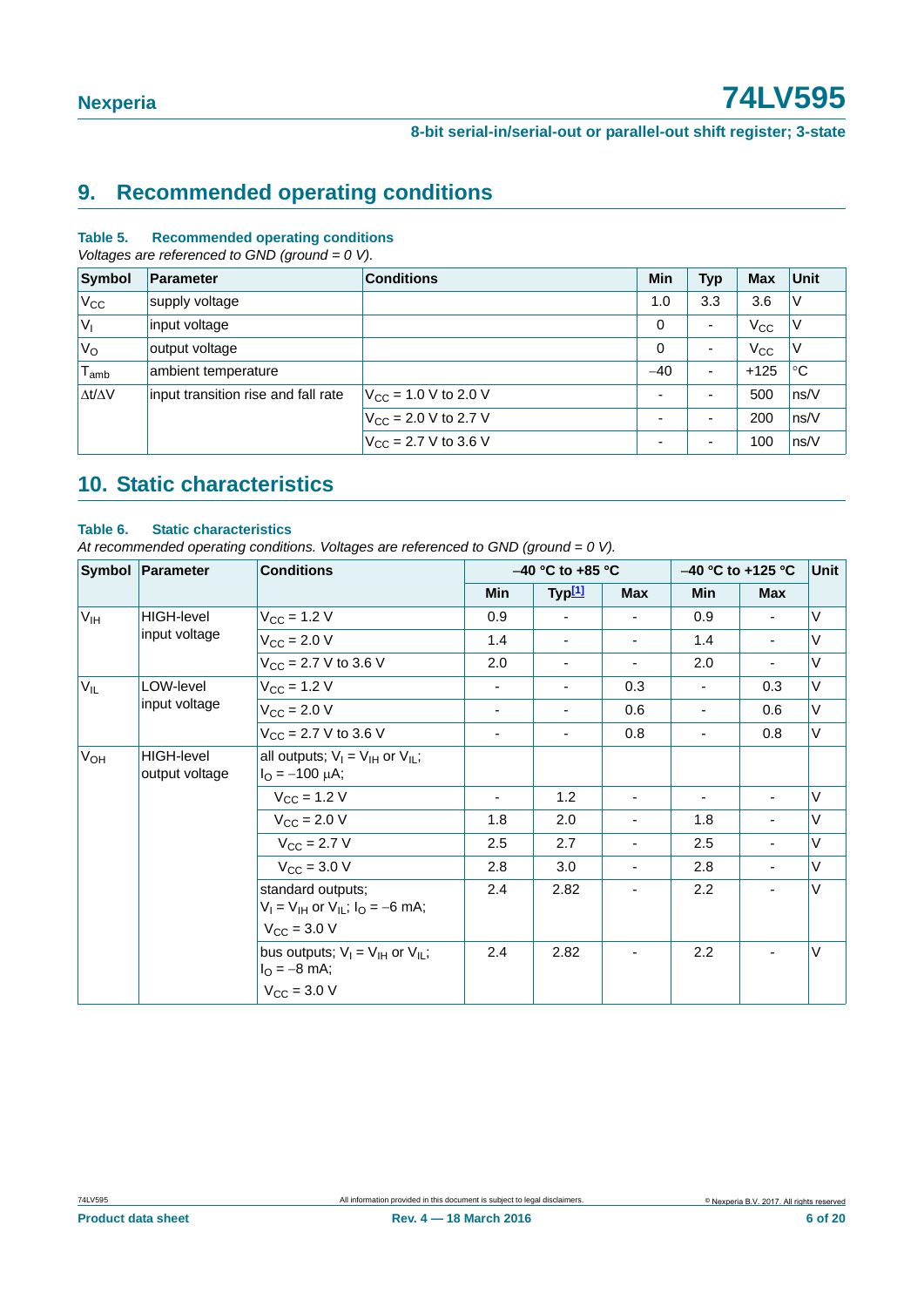|                 | Symbol Parameter             | <b>Conditions</b>                                                                       |                          | $-40$ °C to +85 °C |            |                | $-40$ °C to +125 °C | Unit    |
|-----------------|------------------------------|-----------------------------------------------------------------------------------------|--------------------------|--------------------|------------|----------------|---------------------|---------|
|                 |                              |                                                                                         | <b>Min</b>               | Typ <sup>[1]</sup> | <b>Max</b> | <b>Min</b>     | <b>Max</b>          |         |
| V <sub>OL</sub> | LOW-level<br>output voltage  | all outputs; $V_I = V_{IH}$ or $V_{IL}$ ;<br>$I_{\text{O}} = 100 \mu\text{A}$ ;         |                          |                    |            |                |                     |         |
|                 |                              | $V_{CC}$ = 1.2 V                                                                        |                          | $\mathbf 0$        |            |                |                     | $\vee$  |
|                 |                              | $V_{\text{CC}} = 2.0 V$                                                                 |                          | $\Omega$           | 0.2        |                | 0.2                 | V       |
|                 |                              | $V_{\rm CC} = 2.7 V$                                                                    |                          | $\Omega$           | 0.2        |                | 0.2                 | V       |
|                 |                              | $V_{\rm CC} = 3.0 \text{ V}$                                                            | $\overline{\phantom{a}}$ | $\mathbf 0$        | 0.2        | $\blacksquare$ | 0.2                 | V       |
|                 |                              | standard driver outputs<br>$V_{\text{CC}} = 3.0 \text{ V}; I_{\text{O}} = 6 \text{ mA}$ |                          | 0.25               | 0.4        |                | 0.5                 | $\vee$  |
|                 |                              | bus driver outputs<br>$V_{\text{CC}} = 3.0 \text{ V}; I_{\text{O}} = 8 \text{ mA}$      |                          | 0.20               | 0.4        |                | 0.5                 | V       |
| h               | input leakage<br>current     | $V_{CC}$ = 3.6 V;<br>$V_1 = 5.5$ V or GND                                               |                          |                    | 1.0        |                | 1.0                 | $\mu$ A |
| $I_{OZ}$        | OFF-state<br>output current  | $V_I = V_{IH}$ or $V_{IL}$ ;<br>$V_{\rm O}$ = $V_{\rm CC}$ or GND;<br>$V_{CC}$ = 3.6 V  |                          |                    | 5          |                | 10                  | μA      |
| $I_{\rm CC}$    | supply current               | $V_{CC} = 3.6 V;$<br>$V_1 = V_{CC}$ or GND; $I_Q = 0$ A                                 |                          |                    | 20         |                | 160                 | μA      |
| $\Delta I_{CC}$ | additional supply<br>current | per input pin;<br>$V_{CC}$ = 2.7 V to 3.6 V;<br>$V_1 = V_{CC} - 0.6 V$                  |                          |                    | 500        |                | 850                 | μA      |
| $C_1$           | input capacitance            |                                                                                         |                          | 3.5                |            |                |                     | pF      |

### **Table 6. Static characteristics** *…continued*

*At recommended operating conditions. Voltages are referenced to GND (ground = 0 V).*

<span id="page-6-0"></span>[1] All typical values are measured at V<sub>CC</sub> = 3.3 V (unless stated otherwise) and T<sub>amb</sub> = 25 °C.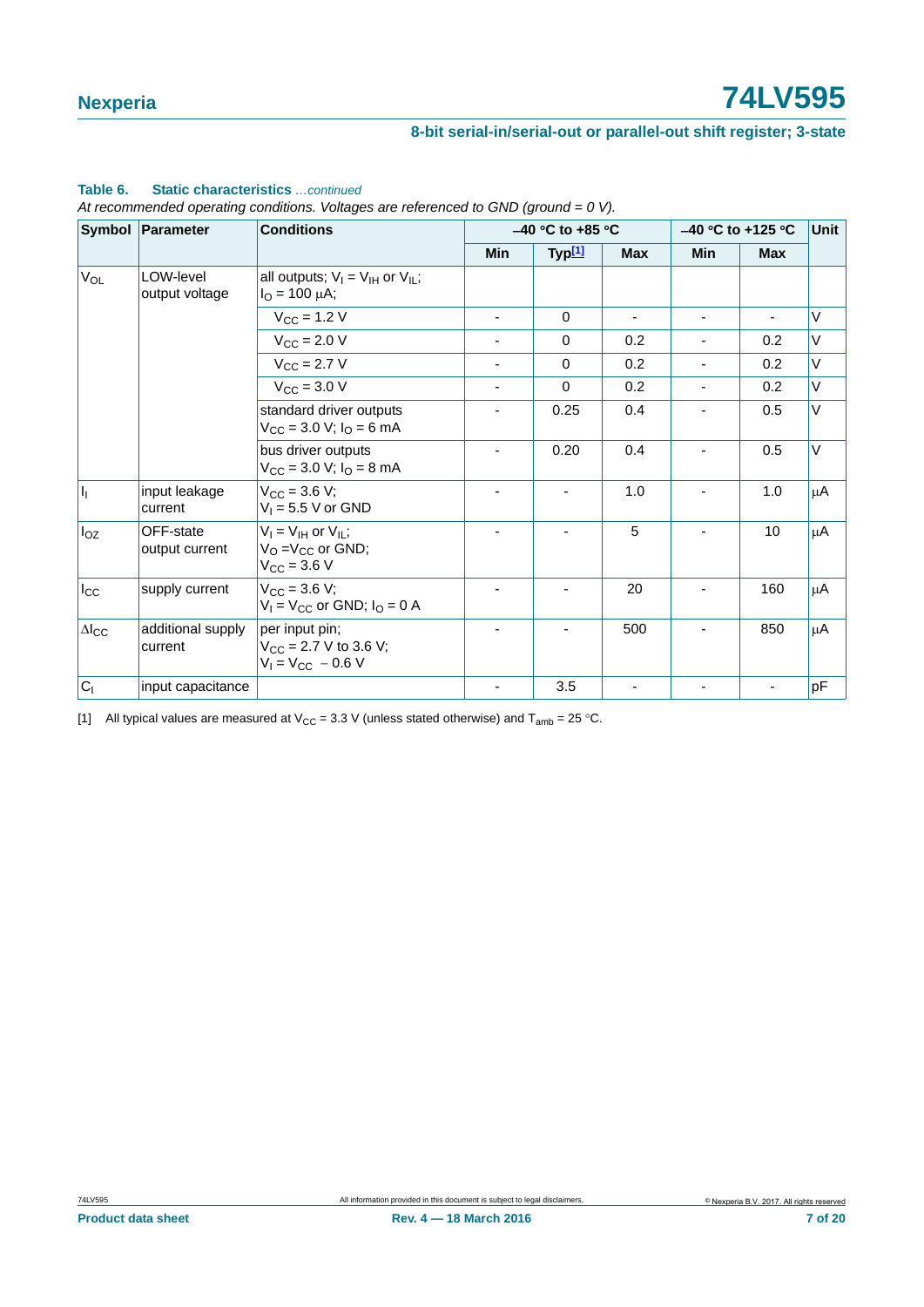# <span id="page-7-0"></span>**11. Dynamic characteristics**

### **Table 7. Dynamic characteristics**

*Voltages are referenced to GND (ground = 0 V). For test circuit see [Figure 13](#page-12-0).* 

|                 | Symbol Parameter  | <b>Conditions</b>                        |       |                              | -40 °C to +85 °C   |                | -40 °C to +125 °C            | Unit           |    |
|-----------------|-------------------|------------------------------------------|-------|------------------------------|--------------------|----------------|------------------------------|----------------|----|
|                 |                   |                                          |       | Min                          | Typ <sup>[1]</sup> | <b>Max</b>     | Min                          | <b>Max</b>     |    |
| t <sub>pd</sub> | propagation delay | SHCP to Q7S; see Figure 8                | [2]   |                              |                    |                |                              |                |    |
|                 |                   | $V_{CC} = 1.2 V$                         |       | ÷,                           | 95                 | $\Box$         | $\blacksquare$               | ÷.             | ns |
|                 |                   | $V_{\text{CC}}$ = 2.0 V                  |       |                              | 32                 | 61             | $\qquad \qquad \blacksquare$ | 75             | ns |
|                 |                   | $V_{\rm CC} = 2.7 V$                     |       | $\frac{1}{2}$                | 24                 | 45             | $\blacksquare$               | 55             | ns |
|                 |                   | $V_{CC}$ = 3.3 V; C <sub>L</sub> = 15 pF |       | $\qquad \qquad \blacksquare$ | 15                 |                | $\qquad \qquad \blacksquare$ | $\blacksquare$ | ns |
|                 |                   | $V_{CC}$ = 3.0 V to 3.6 V                | [3]   | $\overline{\phantom{a}}$     | 18                 | 36             | $\blacksquare$               | 44             | ns |
|                 |                   | STCP to Qn; see Figure 9                 | $[2]$ |                              |                    |                |                              |                |    |
|                 |                   | $V_{CC}$ = 1.2 V                         |       | $\frac{1}{2}$                | 100                | $\blacksquare$ | $\overline{\phantom{a}}$     | $\blacksquare$ | ns |
|                 |                   | $V_{CC}$ = 2.0 V                         |       |                              | 34                 | 65             | $\overline{\phantom{0}}$     | 77             | ns |
|                 |                   | $V_{\rm CC} = 2.7 V$                     |       | ÷,                           | 25                 | 48             | $\blacksquare$               | 56             | ns |
|                 |                   | $V_{CC}$ = 3.3 V; C <sub>L</sub> = 15 pF |       | $\overline{a}$               | 16                 |                | $\qquad \qquad \blacksquare$ |                | ns |
|                 |                   | $V_{CC}$ = 3.0 V to 3.6 V                | $[3]$ | $\overline{a}$               | 19                 | 38             | $\blacksquare$               | 45             | ns |
|                 |                   | MR to Q7S; see Figure 11                 |       |                              |                    |                |                              |                |    |
|                 |                   | $V_{CC}$ = 1.2 V                         |       | $\blacksquare$               | 85                 | $\blacksquare$ | $\overline{\phantom{a}}$     | $\blacksquare$ | ns |
|                 |                   | $V_{\text{CC}} = 2.0 V$                  |       |                              | 29                 | 56             | $\frac{1}{2}$                | 66             | ns |
|                 |                   | $V_{\rm CC} = 2.7 V$                     |       | $\overline{\phantom{a}}$     | 21                 | 41             | $\qquad \qquad \blacksquare$ | 49             | ns |
|                 |                   | $V_{CC}$ = 3.3 V; C <sub>L</sub> = 15 pF |       | $\blacksquare$               | 14                 |                | $\frac{1}{2}$                | $\blacksquare$ | ns |
|                 |                   | $V_{CC}$ = 3.0 V to 3.6 V                | $[3]$ | $\overline{\phantom{a}}$     | 16                 | 33             | $\qquad \qquad \blacksquare$ | 33             | ns |
| $t_{en}$        | enable time       | OE to Qn; see Figure 12                  | $[4]$ |                              |                    |                |                              |                |    |
|                 |                   | $V_{CC}$ = 1.2 V                         |       | $\overline{\phantom{a}}$     | 85                 | $\blacksquare$ | $\blacksquare$               | ÷,             | ns |
|                 |                   | $V_{CC} = 2.0 V$                         |       |                              | 29                 | 56             | $\qquad \qquad \blacksquare$ | 66             | ns |
|                 |                   | $V_{CC} = 2.7 V$                         |       | $\frac{1}{2}$                | 21                 | 41             | $\frac{1}{2}$                | 49             | ns |
|                 |                   | $V_{CC}$ = 3.0 V to 3.6 V                |       | ÷,                           | 16                 | 33             |                              | 39             | ns |
| $t_{dis}$       | disable time      | OE to Qn; see Figure 12                  | [5]   |                              |                    |                |                              |                |    |
|                 |                   | $V_{\text{CC}} = 1.2 V$                  |       | ÷,                           | 65                 | $\blacksquare$ | $\frac{1}{2}$                | $\overline{a}$ | ns |
|                 |                   | $V_{\text{CC}} = 2.0 V$                  |       | ÷,                           | 24                 | 40             | $\qquad \qquad \blacksquare$ | 49             | ns |
|                 |                   | $V_{\rm CC} = 2.7 V$                     |       |                              | 18                 | 32             |                              | 37             | ns |
|                 |                   | $V_{CC}$ = 3.0 V to 3.6 V                | $[3]$ | $\overline{\phantom{a}}$     | 14                 | 26             | $\overline{\phantom{a}}$     | 30             | ns |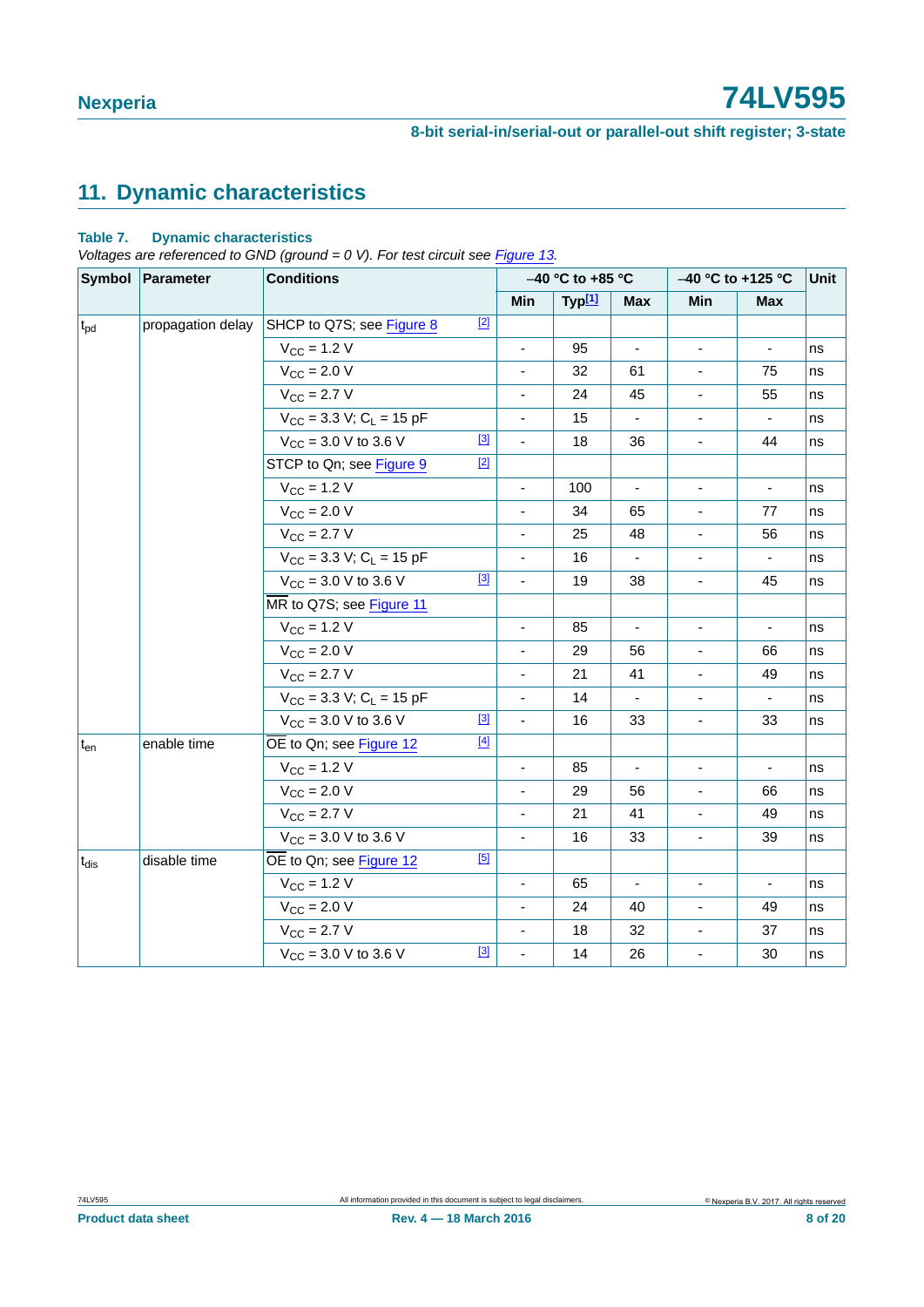|                | Symbol Parameter | <b>Conditions</b>                  |       |                              | $-40$ °C to +85 °C |                              | -40 °C to +125 °C        | Unit                         |    |
|----------------|------------------|------------------------------------|-------|------------------------------|--------------------|------------------------------|--------------------------|------------------------------|----|
|                |                  |                                    |       | Min                          | Typ <sup>[1]</sup> | Max                          | Min                      | <b>Max</b>                   |    |
| $t_{\rm W}$    | pulse width      | SHCP, HIGH or LOW;<br>see Figure 8 |       |                              |                    |                              |                          |                              |    |
|                |                  | $V_{\text{CC}} = 2.0 V$            |       | 34                           | 10                 |                              | 41                       | $\overline{\phantom{a}}$     | ns |
|                |                  | $V_{CC}$ = 2.7 V                   |       | 25                           | 8                  | $\blacksquare$               | 30                       | $\blacksquare$               | ns |
|                |                  | $V_{CC}$ = 3.0 V to 3.6 V          | $[3]$ | 20                           | 6                  | $\overline{a}$               | 24                       | $\overline{\phantom{a}}$     | ns |
|                |                  | STCP, HIGH or LOW;<br>see Figure 9 |       |                              |                    |                              |                          |                              |    |
|                |                  | $V_{CC} = 2.0 V$                   |       | 34                           | $\overline{7}$     | $\frac{1}{2}$                | 41                       | $\blacksquare$               | ns |
|                |                  | $V_{\rm CC} = 2.7 V$               |       | 25                           | 5                  | -                            | 30                       | $\qquad \qquad \blacksquare$ | ns |
|                |                  | $V_{CC}$ = 3.0 V to 3.6 V          | $[3]$ | 20                           | 4                  |                              | 24                       | $\blacksquare$               | ns |
|                |                  | MR LOW; see Figure 11              |       |                              |                    |                              |                          |                              |    |
|                |                  | $V_{\text{CC}}$ = 2.0 V            |       | 34                           | 10                 | $\blacksquare$               | 41                       | $\blacksquare$               | ns |
|                |                  | $V_{\rm CC} = 2.7 V$               |       | 25                           | 8                  | ٠                            | 30                       | $\overline{\phantom{0}}$     | ns |
|                |                  | $V_{CC}$ = 3.0 V to 3.6 V          | $[3]$ | 20                           | 6                  | $\blacksquare$               | 24                       | $\blacksquare$               | ns |
| $t_{\rm su}$   | set-up time      | DS to SHCP; see Figure 10          |       |                              |                    |                              |                          |                              |    |
|                |                  | $V_{CC} = 1.2 V$                   |       | $\blacksquare$               | 40                 | $\blacksquare$               | $\blacksquare$           | $\blacksquare$               | ns |
|                |                  | $V_{CC}$ = 2.0 V                   |       | 26                           | 14                 | $\qquad \qquad \blacksquare$ | 31                       | $\qquad \qquad \blacksquare$ | ns |
|                |                  | $V_{\rm CC} = 2.7 V$               |       | 19                           | 10                 |                              | 23                       | $\qquad \qquad \blacksquare$ | ns |
|                |                  | $V_{CC}$ = 3.0 V to 3.6 V          | [3]   | 15                           | 8                  | $\qquad \qquad \blacksquare$ | 18                       | $\overline{\phantom{0}}$     | ns |
|                |                  | SHCP to STCP; see Figure 9         |       |                              |                    |                              |                          |                              |    |
|                |                  | $V_{CC}$ = 1.2 V                   |       | $\qquad \qquad \blacksquare$ | 40                 | $\qquad \qquad \blacksquare$ | $\overline{\phantom{a}}$ | -                            | ns |
|                |                  | $V_{CC}$ = 2.0 V                   |       | 26                           | 14                 | $\overline{\phantom{a}}$     | 31                       | $\overline{\phantom{a}}$     | ns |
|                |                  | $V_{\rm CC} = 2.7 V$               |       | 19                           | 10                 | $\overline{\phantom{a}}$     | 23                       | $\overline{\phantom{a}}$     | ns |
|                |                  | $V_{CC}$ = 3.0 V to 3.6 V          | [3]   | 15                           | 8                  | $\qquad \qquad \blacksquare$ | 18                       | $\blacksquare$               | ns |
| t <sub>h</sub> | hold time        | DS to SHCP; see Figure 10          |       |                              |                    |                              |                          |                              |    |
|                |                  | $V_{CC}$ = 1.2 V                   |       | $\blacksquare$               | $-10.0$            | $\blacksquare$               | $\blacksquare$           | $\blacksquare$               | ns |
|                |                  | $V_{CC}$ = 2.0 V                   |       | 5.0                          | $-4.0$             | $\qquad \qquad \blacksquare$ | 5.0                      | $\qquad \qquad \blacksquare$ | ns |
|                |                  | $V_{CC} = 2.7 V$                   |       | 5.0                          | $-3.0$             | $\blacksquare$               | 5.0                      | $\qquad \qquad \blacksquare$ | ns |
|                |                  | $V_{\text{CC}}$ = 3.0 V to 3.6 V   |       | 5.0                          | $-2.0$             | $\overline{\phantom{a}}$     | 5.0                      | $\overline{\phantom{a}}$     | ns |
| $t_{rec}$      | recovery time    | MR to SHCP; see Figure 11          |       |                              |                    |                              |                          |                              |    |
|                |                  | $V_{CC}$ = 1.2 V                   |       | $\blacksquare$               | $-35$              | $\qquad \qquad \blacksquare$ | $\overline{\phantom{a}}$ | $\qquad \qquad \blacksquare$ | ns |
|                |                  | $V_{CC} = 2.0 V$                   |       | 5.0                          | $-12.0$            | ÷                            | 5.0                      | $\blacksquare$               | ns |
|                |                  | $V_{CC}$ = 2.7 V                   |       | 5.0                          | $-9.0$             | $\overline{\phantom{a}}$     | 5.0                      | $\overline{\phantom{a}}$     | ns |
|                |                  | $V_{CC}$ = 3.0 V to 3.6 V          | $[3]$ | 5.0                          | $-7.0$             | $\overline{\phantom{a}}$     | 5.0                      | $\blacksquare$               | ns |

### **Table 7. Dynamic characteristics** *…continued*

*Voltages are referenced to GND (ground = 0 V). For test circuit see Figure 13.*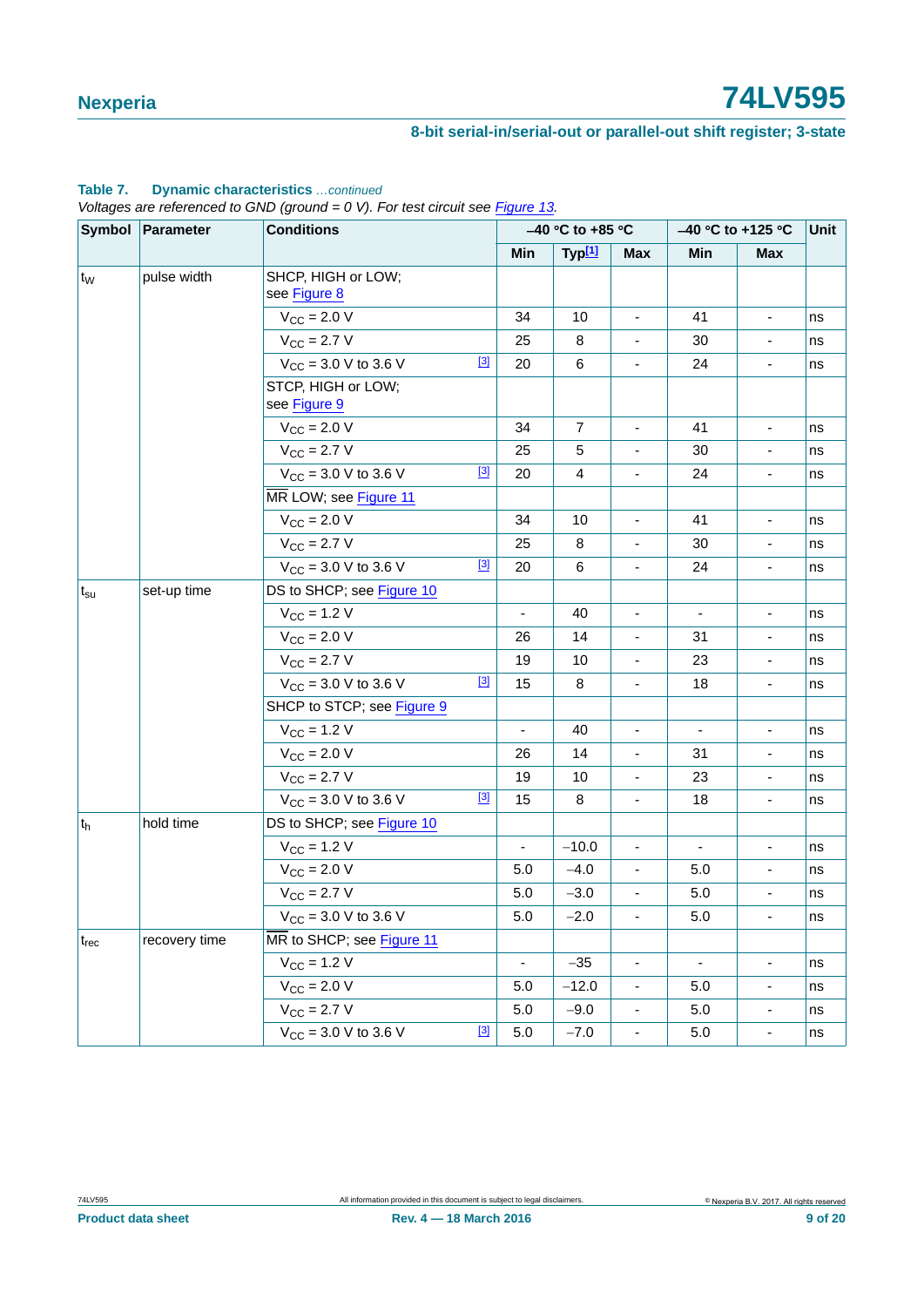|                                          | Symbol Parameter                 | <b>Conditions</b>                                         |            | $-40$ °C to +85 °C |                          | $-40$ °C to +125 °C      |                          | Unit       |
|------------------------------------------|----------------------------------|-----------------------------------------------------------|------------|--------------------|--------------------------|--------------------------|--------------------------|------------|
|                                          |                                  |                                                           | <b>Min</b> | Typ <sup>[1]</sup> | <b>Max</b>               | Min                      | <b>Max</b>               |            |
| $f_{\text{max}}$<br>maximum<br>frequency |                                  | SHCP or STCP; see Figure 8<br>and Figure 9                |            |                    |                          |                          |                          |            |
|                                          |                                  | $V_{\rm CC} = 2.0 V$                                      | 14.0       | 40.0               | $\overline{\phantom{a}}$ | 12                       | $\overline{\phantom{0}}$ | <b>MHz</b> |
|                                          |                                  | $V_{\rm CC}$ = 2.7 V                                      | 19.0       | 58.0               | $\overline{\phantom{a}}$ | 16                       | ٠                        | <b>MHz</b> |
|                                          |                                  | $V_{CC}$ = 3.3 V; C <sub>L</sub> = 15 pF                  | ۰          | 77                 | $\overline{\phantom{a}}$ | $\overline{\phantom{a}}$ | ٠                        | <b>MHz</b> |
|                                          |                                  | [3]<br>$V_{\text{CC}} = 3.0 \text{ V}$ to 3.6 V           | 24.0       | 70.0               | $\blacksquare$           | 20                       | $\overline{\phantom{0}}$ | <b>MHz</b> |
| $C_{PD}$                                 | power dissipation<br>capacitance | $\boxed{7}$<br>$V_1$ = GND to $V_{CC}$ : $V_{CC}$ = 3.0 V |            | 115                | $\blacksquare$           |                          |                          | pF         |

#### **Table 7. Dynamic characteristics** *…continued*

*Voltages are referenced to GND (ground = 0 V). For test circuit see Figure 13.*

<span id="page-9-0"></span>[1] Typical values are measured at  $T_{amb} = 25 \degree C$ .

<span id="page-9-2"></span>[2]  $t_{pd}$  is the same as  $t_{PLH}$  and  $t_{PHL}$ .

<span id="page-9-3"></span>[3] Typical value measured at  $V_{CC} = 3.3$  V.

<span id="page-9-4"></span>[4]  $t_{en}$  is the same as  $t_{PZH}$  and  $t_{PZL}$ .

<span id="page-9-5"></span>[5]  $t_{dis}$  is the same as t<sub>PHZ</sub> and t<sub>PLZ</sub>.

[6] Skew between any two outputs of the same package switching in the same direction. This parameter is guaranteed by design.

<span id="page-9-6"></span>[7] C<sub>PD</sub> is used to determine the dynamic power dissipation (P<sub>D</sub> in  $\mu$ W).

 $P_D = C_{PD} \times V_{CC}^2 \times f_i \times N + \Sigma (C_L \times V_{CC}^2 \times f_o)$  where:

 $f_i$  = input frequency in MHz;

 $f<sub>o</sub>$  = output frequency in MHz;

 $C_L$  = output load capacitance in pF;

 $V_{CC}$  = supply voltage in V;

 $N =$  number of inputs switching;

 $\sum(C_L \times V_{CC}^2 \times f_0) =$  sum of outputs.

### <span id="page-9-7"></span>**12. Waveforms**

<span id="page-9-1"></span>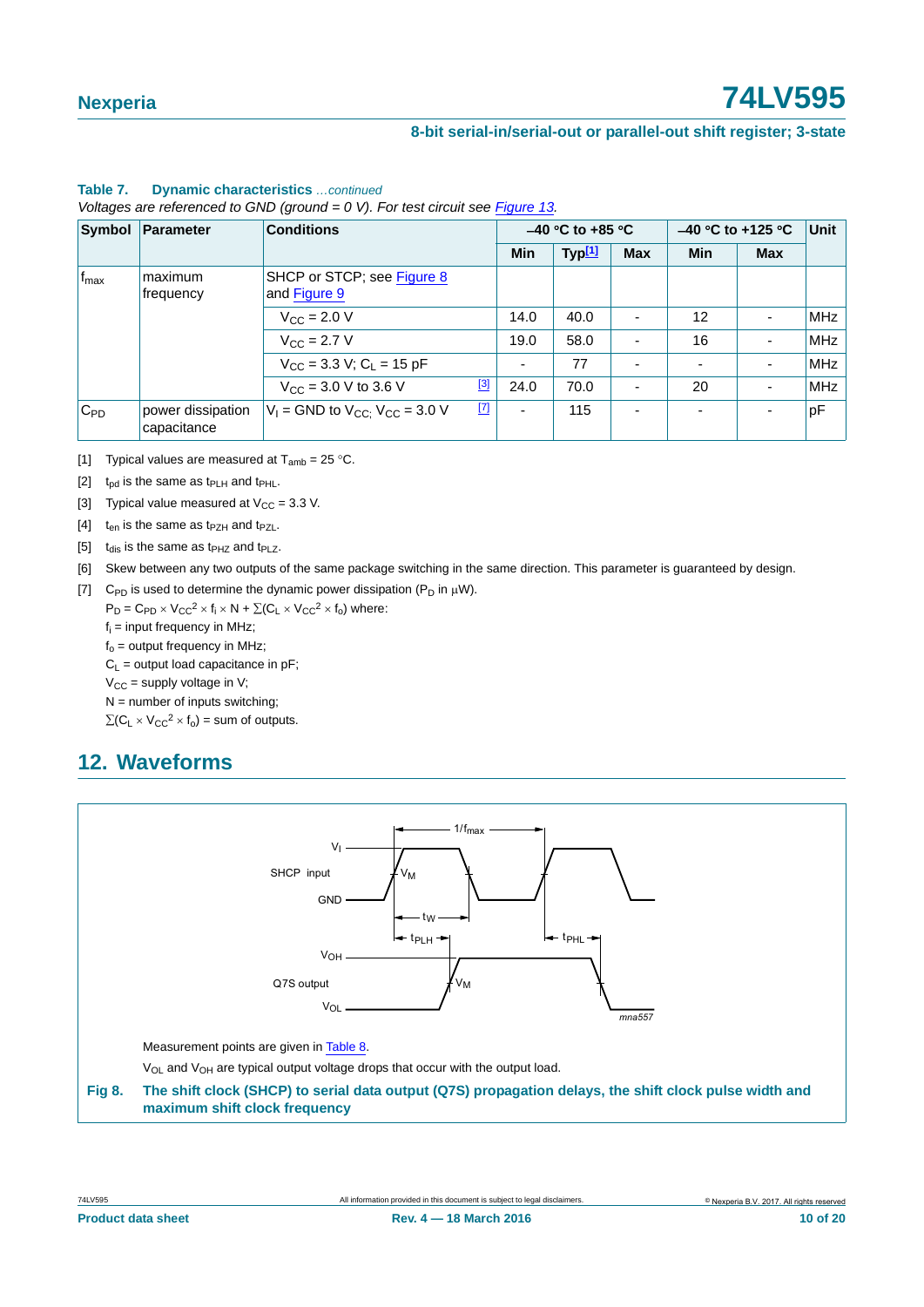### **8-bit serial-in/serial-out or parallel-out shift register; 3-state**



<span id="page-10-1"></span><span id="page-10-0"></span>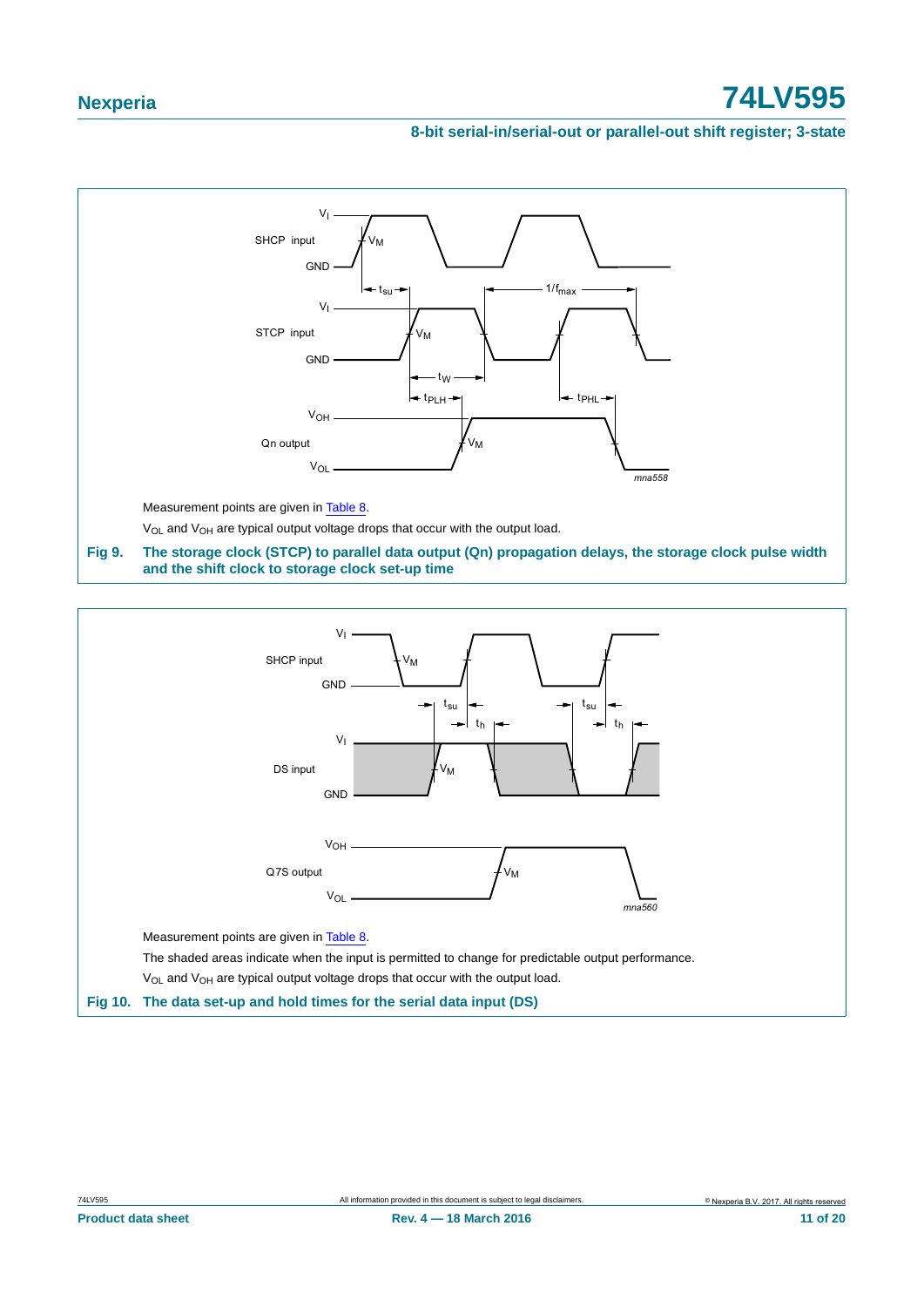### **8-bit serial-in/serial-out or parallel-out shift register; 3-state**



<span id="page-11-0"></span>



### <span id="page-11-1"></span>**Fig 12. Enable and disable times**

#### <span id="page-11-2"></span>**Table 8. Measurement points**

| <b>Supply voltage</b>      | Input       | <b>Output</b> |                         |                         |  |  |  |  |
|----------------------------|-------------|---------------|-------------------------|-------------------------|--|--|--|--|
| $V_{\rm CC}$               | $V_{M}$     | $V_M$         |                         | vν                      |  |  |  |  |
| $V_{\text{CC}}$ < 2.7 V    | $0.5V_{CC}$ | $0.5V_{CC}$   | $V_{OL}$ + 0.1 $V_{CC}$ | $V_{OH}$ – 0.1 $V_{CC}$ |  |  |  |  |
| $V_{\text{CC}} \geq 2.7$ V | 1.5 V       | 1.5V          | $V_{OL}$ + 0.3 V        | $V_{\text{OH}}$ – 0.3 V |  |  |  |  |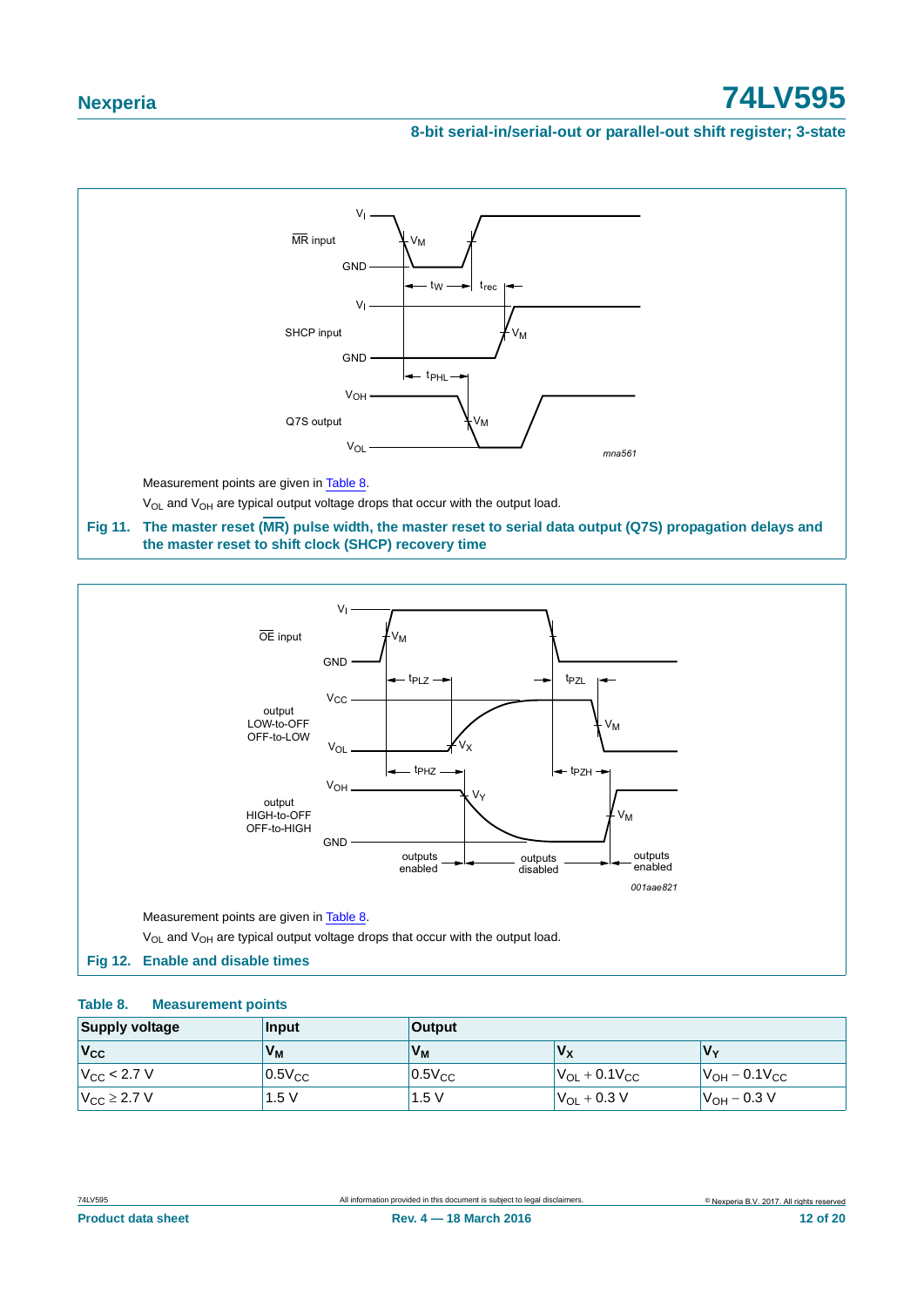### **8-bit serial-in/serial-out or parallel-out shift register; 3-state**



### <span id="page-12-1"></span><span id="page-12-0"></span>**Table 9. Test data**

| <b>Supply voltage</b>  | Input          |                    | Load |                           | V <sub>EXT</sub>   |                                     |                                     |  |
|------------------------|----------------|--------------------|------|---------------------------|--------------------|-------------------------------------|-------------------------------------|--|
| $V_{\rm CC}$           | V <sub>i</sub> | եր, ե <sub>ք</sub> | ΨL   | $\mathsf{R}_{\mathsf{I}}$ | <b>TPLH</b> , TPHL | t <sub>PLZ</sub> , t <sub>PZL</sub> | t <sub>PHZ</sub> , t <sub>PZH</sub> |  |
| < 2.7 V                | $\rm V_{CC}$   | $\leq$ 2.5 ns      | 50pF | $k\Omega$                 | open               | $2V_{\rm CC}$                       | <b>GND</b>                          |  |
| $\vert$ 2.7 V to 3.6 V | 2.7V           | $\leq$ 2.5 ns      | 50pF | $k\Omega$                 | open               | $2V_{\rm CC}$                       | <b>GND</b>                          |  |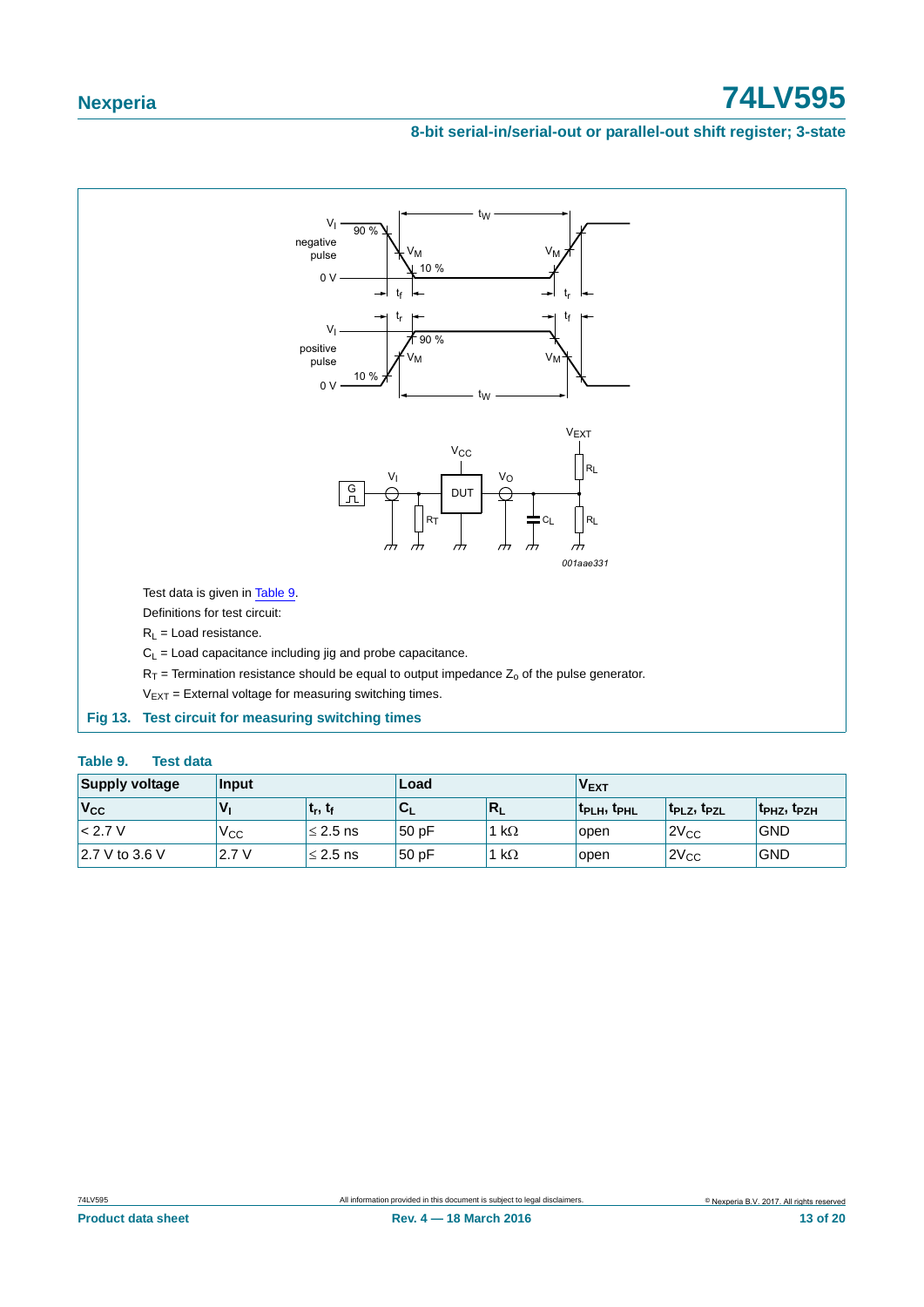# **74LV595**

8-bit serial-in/serial-out or parallel-out shift register; 3-state

# <span id="page-13-0"></span>13. Package outline



### Fig 14. Package outline SOT109-1 (SO16)

All information provided in this document is subject to legal disclaimers

74LV595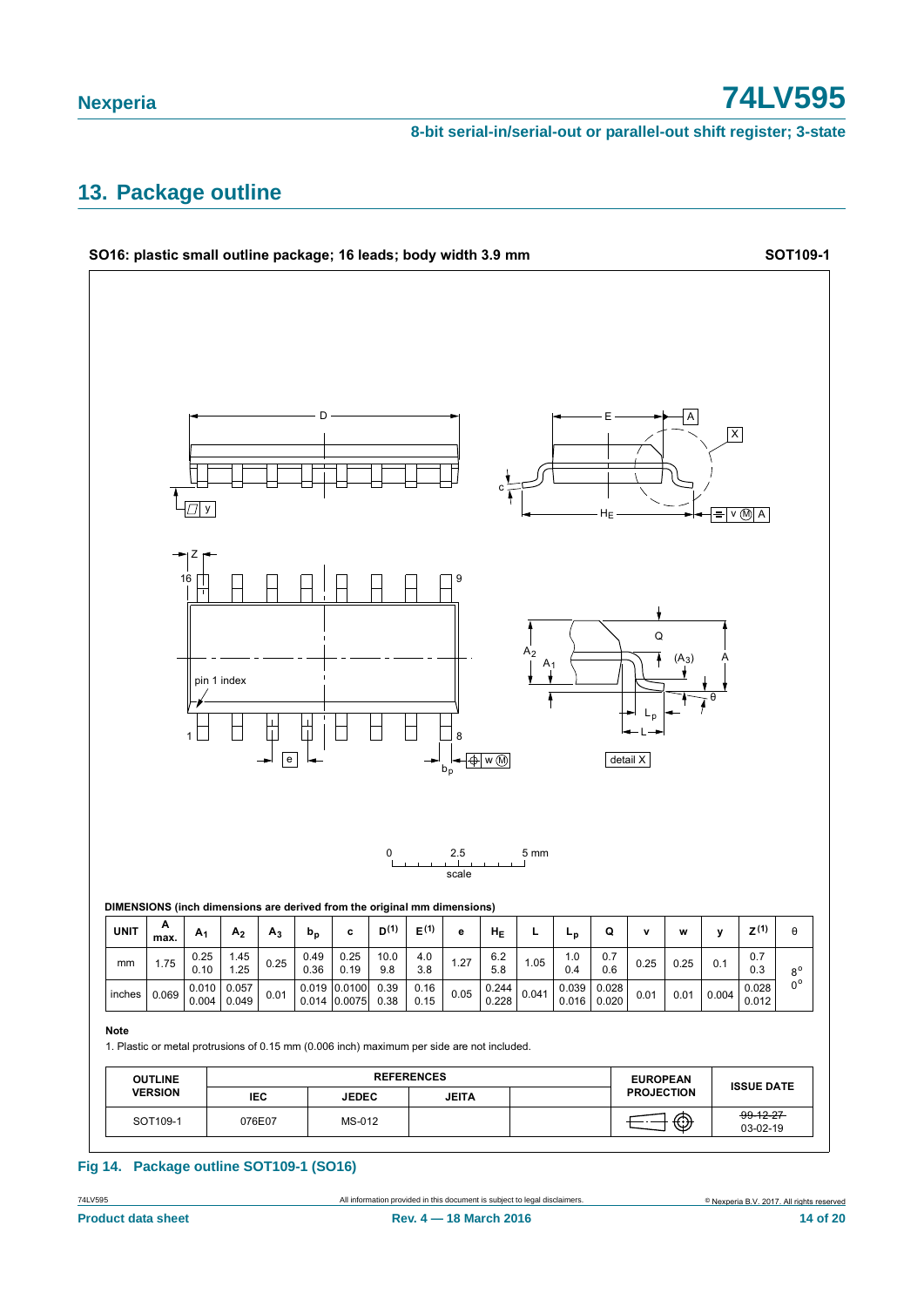# **74LV595**

8-bit serial-in/serial-out or parallel-out shift register; 3-state



#### Fig 15. Package outline SOT338-1 (SSOP16)

All information provided in this document is subject to legal disclaimers

74LV595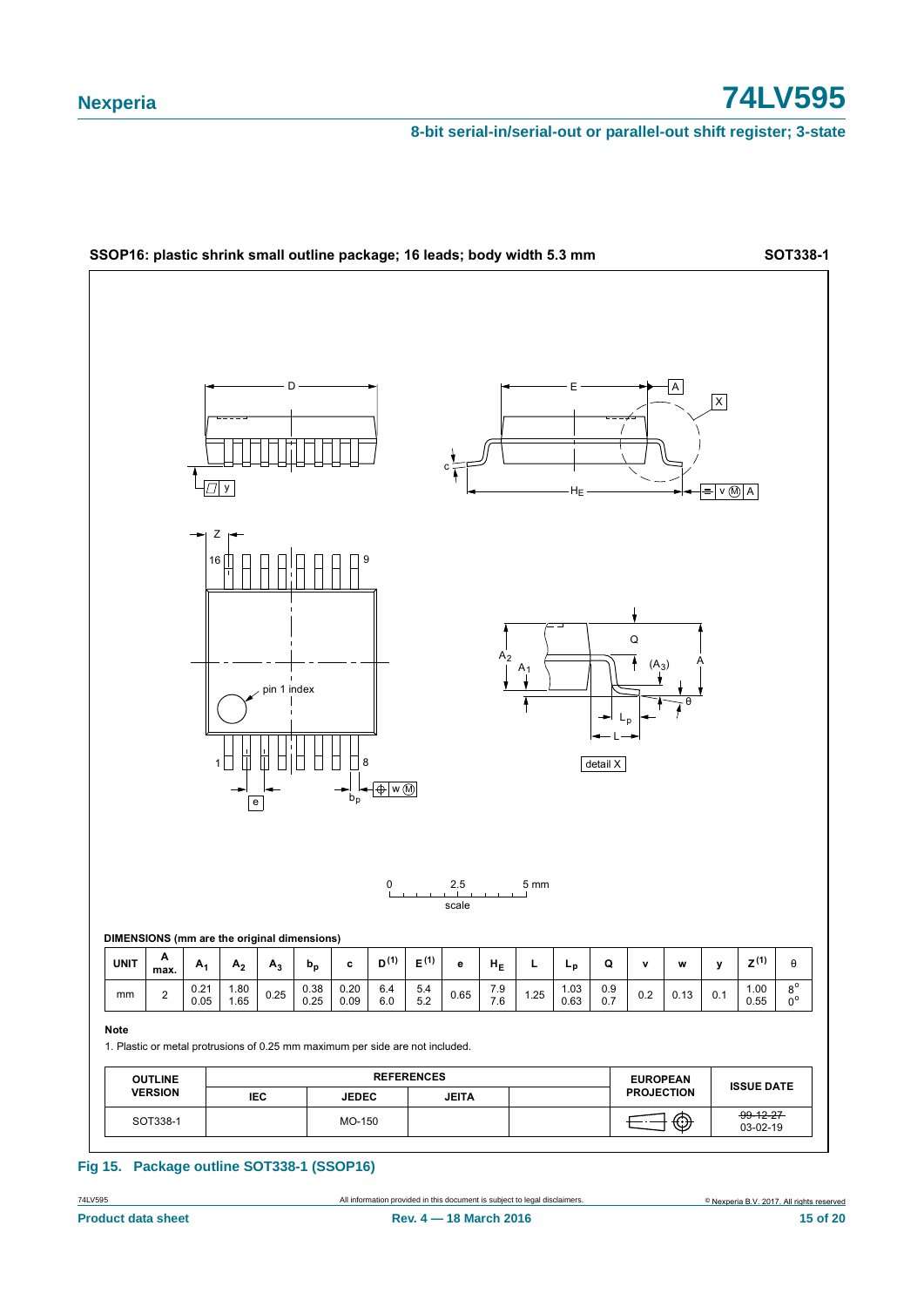# **74LV595**

8-bit serial-in/serial-out or parallel-out shift register; 3-state



#### Fig 16. Package outline SOT403-1 (TSSOP16)

All information provided in this document is subject to legal disclaimers

74LV595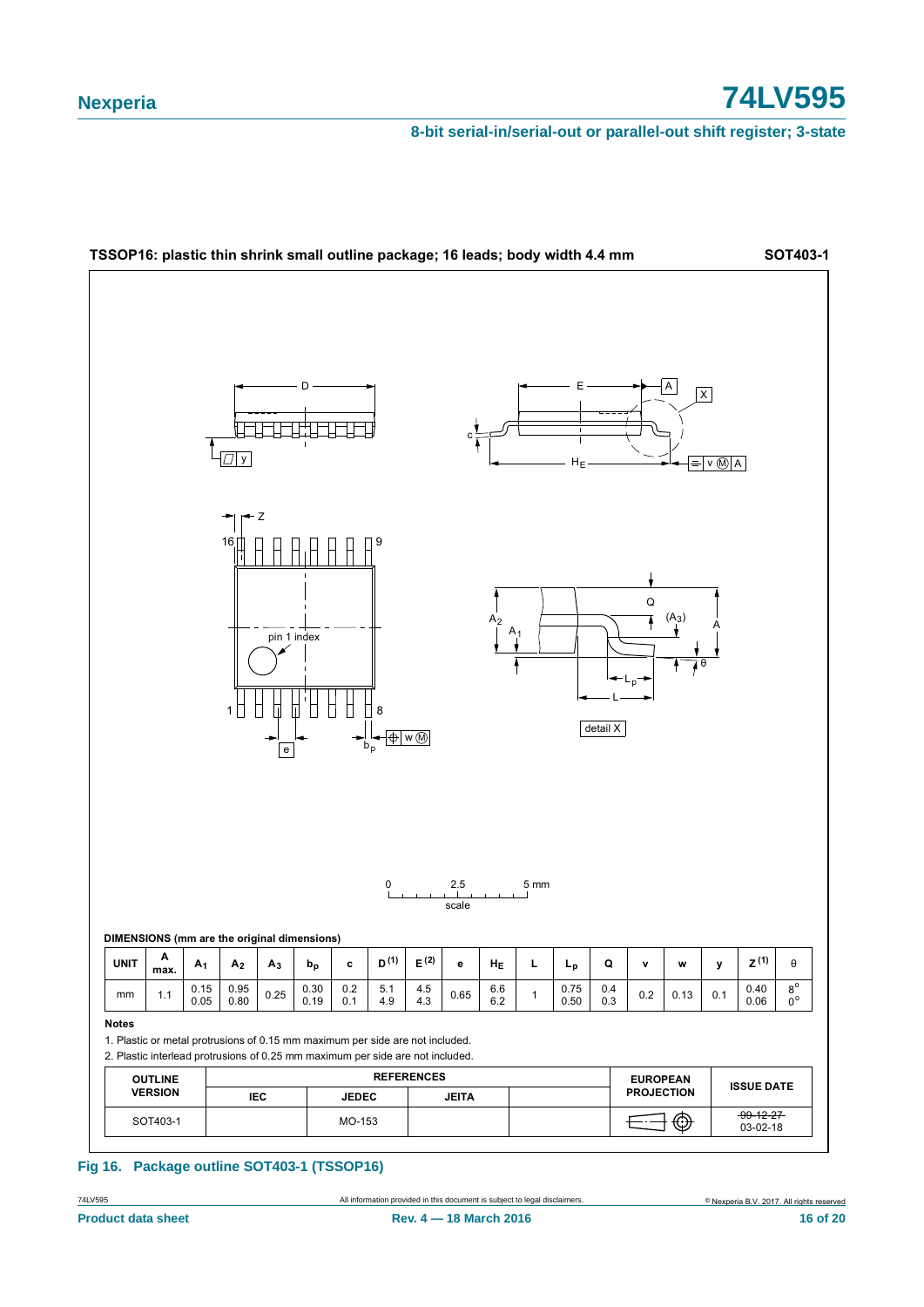# <span id="page-16-0"></span>**14. Abbreviations**

| <b>Table 10. Abbreviations</b> |                                         |  |  |  |  |
|--------------------------------|-----------------------------------------|--|--|--|--|
| Acronym                        | <b>Description</b>                      |  |  |  |  |
| <b>CMOS</b>                    | Complementary Metal Oxide Semiconductor |  |  |  |  |
| DUT                            | Device Under Test                       |  |  |  |  |
| <b>ESD</b>                     | ElectroStatic Discharge                 |  |  |  |  |
| <b>HBM</b>                     | Human Body Model                        |  |  |  |  |
| <b>MM</b>                      | Machine Model                           |  |  |  |  |
| <b>TTL</b>                     | <b>Transistor-Transistor Logic</b>      |  |  |  |  |

# <span id="page-16-1"></span>**15. Revision history**

### **Table 11. Revision history**

| Document ID    | Release date                                                                                                           | Data sheet status                                                        | <b>Change notice</b> | <b>Supersedes</b> |  |  |
|----------------|------------------------------------------------------------------------------------------------------------------------|--------------------------------------------------------------------------|----------------------|-------------------|--|--|
| 74LV595 v.4    | 20160318                                                                                                               | Product data sheet                                                       |                      | 74LV595 v.3       |  |  |
| Modifications: | Type number 74LV595N (SOT38-4) removed.                                                                                |                                                                          |                      |                   |  |  |
| 74LV595 v.3    | 20090421                                                                                                               | Product data sheet                                                       |                      | 74LV595 v.2       |  |  |
| Modifications: | The format of this data sheet has been redesigned to comply with the new identity guidelines of NXP<br>Semiconductors. |                                                                          |                      |                   |  |  |
|                | $\bullet$                                                                                                              | Legal texts have been adapted to the new company name where appropriate. |                      |                   |  |  |
| 74LV595 v.2    | 980402                                                                                                                 | Product data sheet                                                       |                      | 74LV595 v.1       |  |  |
| 74LV595 v.1    | 970606                                                                                                                 | Product data sheet                                                       |                      |                   |  |  |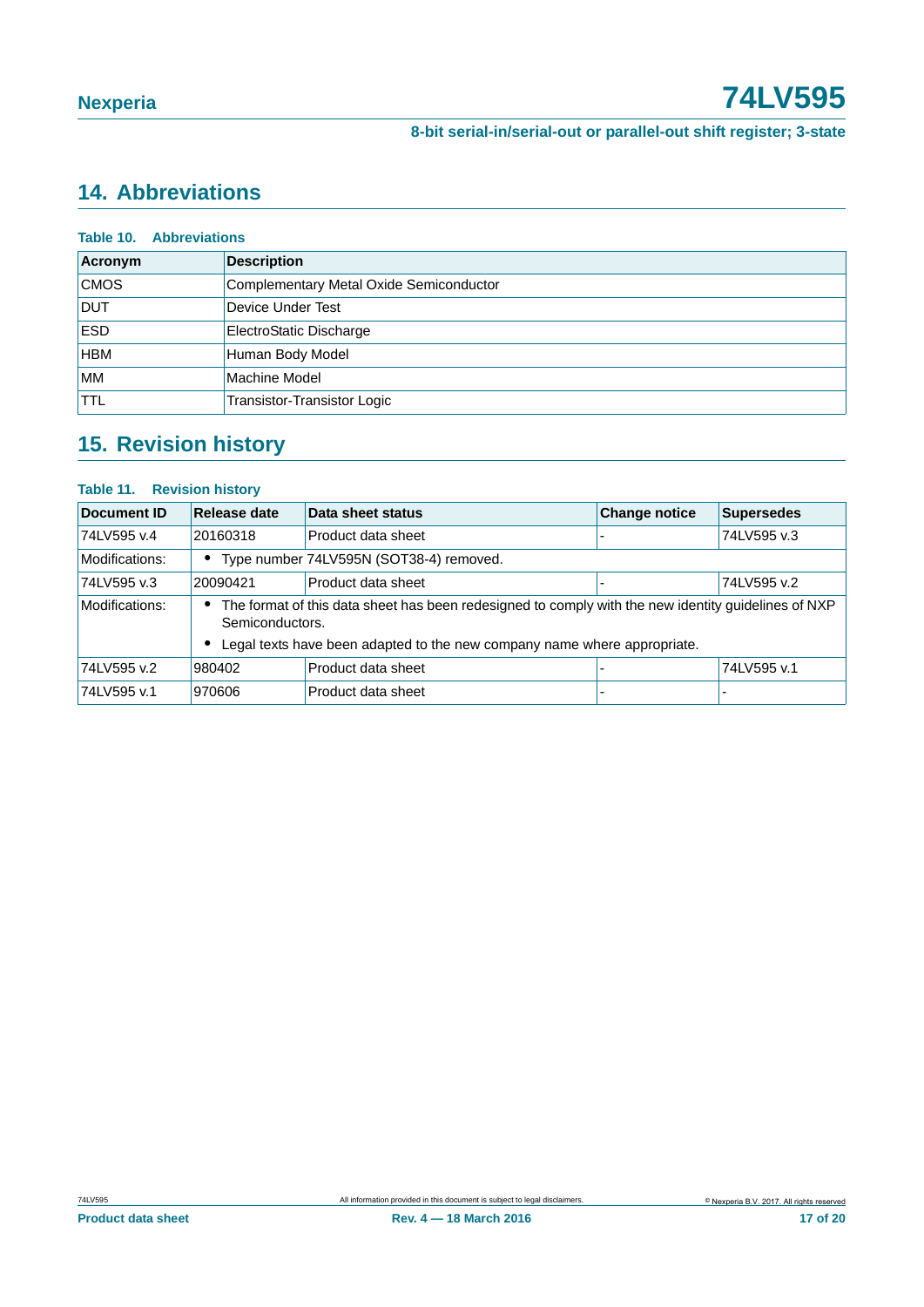# <span id="page-17-3"></span>**16. Legal information**

### <span id="page-17-4"></span>**16.1 Data sheet status**

| Document status[1][2]          | <b>Product status</b> <sup>[3]</sup> | <b>Definition</b>                                                                     |
|--------------------------------|--------------------------------------|---------------------------------------------------------------------------------------|
| Objective [short] data sheet   | Development                          | This document contains data from the objective specification for product development. |
| Preliminary [short] data sheet | Qualification                        | This document contains data from the preliminary specification.                       |
| Product [short] data sheet     | Production                           | This document contains the product specification.                                     |

<span id="page-17-0"></span>[1] Please consult the most recently issued document before initiating or completing a design.

<span id="page-17-1"></span>[2] The term 'short data sheet' is explained in section "Definitions".

<span id="page-17-2"></span>[3] The product status of device(s) described in this document may have changed since this document was published and may differ in case of multiple devices. The latest product status<br>information is available on the Intern

### <span id="page-17-5"></span>**16.2 Definitions**

**Draft —** The document is a draft version only. The content is still under internal review and subject to formal approval, which may result in modifications or additions. Nexperia does not give any

representations or warranties as to the accuracy or completeness of information included herein and shall have no liability for the consequences of use of such information.

**Short data sheet —** A short data sheet is an extract from a full data sheet with the same product type number(s) and title. A short data sheet is intended for quick reference only and should not be relied upon to contain detailed and full information. For detailed and full information see the relevant full data sheet, which is available on request via the local Nexperia sales office. In case of any inconsistency or conflict with the short data sheet, the full data sheet shall prevail.

**Product specification —** The information and data provided in a Product data sheet shall define the specification of the product as agreed between Nexperia and its customer, unless Nexperia and

customer have explicitly agreed otherwise in writing. In no event however, shall an agreement be valid in which the Nexperia product is deemed to offer functions and qualities beyond those described in the Product data sheet.

### <span id="page-17-6"></span>**16.3 Disclaimers**

**Limited warranty and liability —** Information in this document is believed to be accurate and reliable. However, Nexperia does not give any representations or warranties, expressed or implied, as to the accuracy or completeness of such information and shall have no liability for the consequences of use of such information. Nexperia takes no responsibility for the content in this document if provided by an information source outside of Nexperia.

In no event shall Nexperia be liable for any indirect, incidental, punitive, special or consequential damages (including - without limitation - lost profits, lost savings, business interruption, costs related to the removal or replacement of any products or rework charges) whether or not such damages are based on tort (including negligence), warranty, breach of contract or any other legal theory.

Notwithstanding any damages that customer might incur for any reason whatsoever, Nexperia's aggregate and cumulative liability towards customer for the products described herein shall be limited in accordance with the *Terms and conditions of commercial sale* of Nexperia.

**Right to make changes —** Nexperia reserves the right to make changes to information published in this document, including without limitation specifications and product descriptions, at any time and without notice. This document supersedes and replaces all information supplied prior to the publication hereof.

**Suitability for use - Nexperia products are not designed** authorized or warranted to be suitable for use in life support, life-critical or safety-critical systems or equipment, nor in applications where failure or malfunction of a Nexperia product can reasonably be expected to result in personal injury, death or severe property or environmental damage. Nexperia and its suppliers accept no liability for inclusion and/or use of Nexperia products in such equipment or applications and therefore such inclusion and/or use is at the customer's own risk.

**Applications —** Applications that are described herein for any of these products are for illustrative purposes only. Nexperia makes no representation or warranty that such applications will be suitable for the specified use without further testing or modification.

Customers are responsible for the design and operation of their applications and products using Nexperia products, and Nexperia accepts no liability for any assistance with applications or customer product design. It is customer's sole responsibility to determine whether the Nexperia product is suitable and fit for the customer's applications and products planned, as well as for the planned application and use of customer's third party customer(s). Customers should provide appropriate design and operating safeguards to minimize the risks associated with their applications and products.

Nexperia does not accept any liability related to any default, damage, costs or problem which is based on any weakness or default in the customer's applications or products, or the application or use by customer's third party customer(s). Customer is responsible for doing all necessary testing for the customer's applications and products using Nexperia products in order to avoid a default of the applications and the products or of the application or use by customer's third party customer(s). Nexperia does not accept any liability in this respect.

**Limiting values —** Stress above one or more limiting values (as defined in the Absolute Maximum Ratings System of IEC 60134) will cause permanent damage to the device. Limiting values are stress ratings only and (proper) operation of the device at these or any other conditions above those given in the Recommended operating conditions section (if present) or the Characteristics sections of this document is not warranted. Constant or repeated exposure to limiting values will permanently and irreversibly affect the quality and reliability of the device.

**Terms and conditions of commercial sale —** Nexperia

products are sold subject to the general terms and conditions of commercial sale, as published at [http://www.nexperia.com/profile/te](http://www.nexperia.com/profile/terms)rms, unless otherwise agreed in a valid written individual agreement. In case an individual agreement is concluded only the terms and conditions of the respective agreement shall apply. Nexperia hereby expressly objects to applying the customer's general terms and conditions with regard to the purchase of Nexperia products by customer.

**No offer to sell or license —** Nothing in this document may be interpreted or construed as an offer to sell products that is open for acceptance or the grant, conveyance or implication of any license under any copyrights, patents or other industrial or intellectual property rights.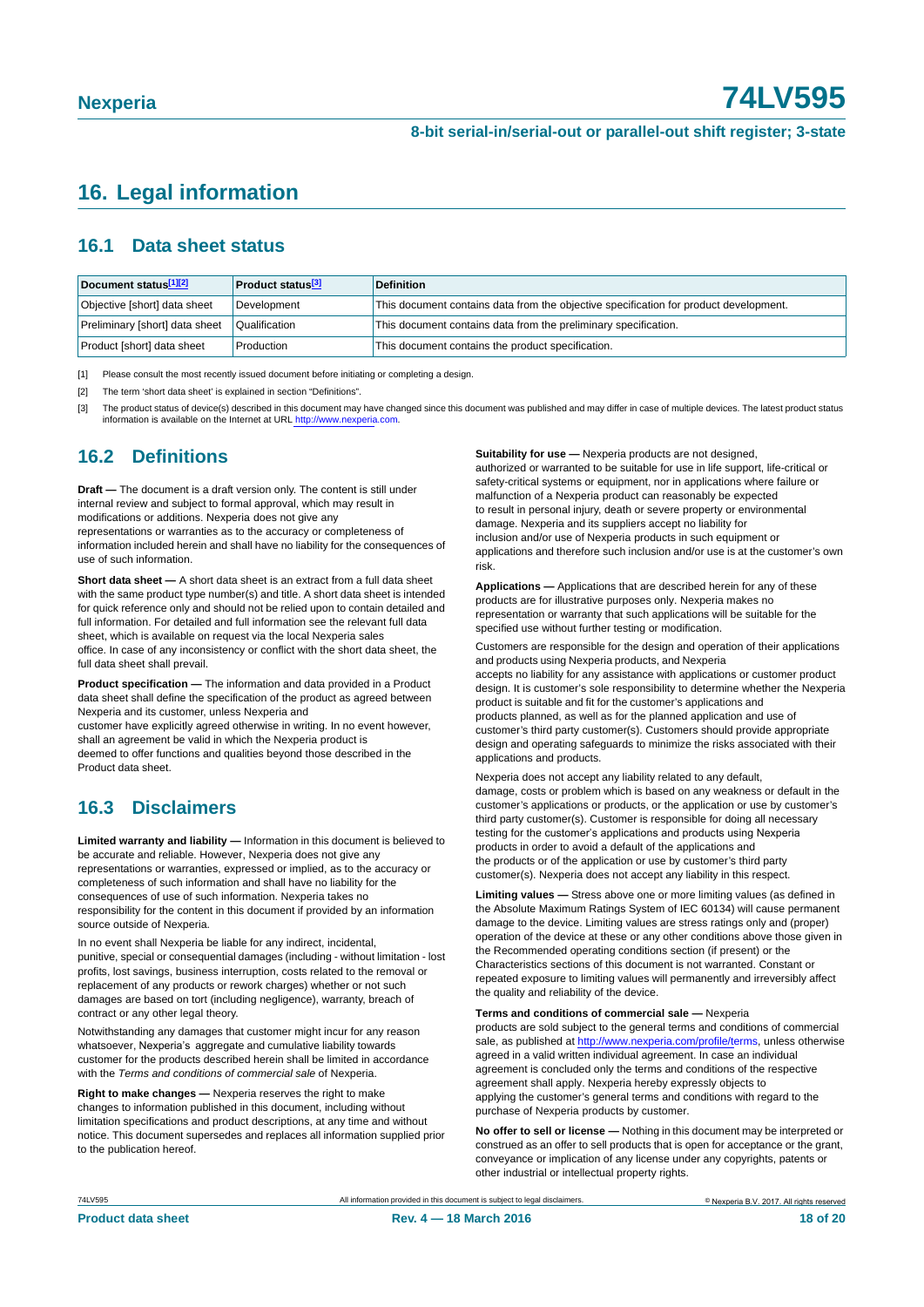### **8-bit serial-in/serial-out or parallel-out shift register; 3-state**

**Export control —** This document as well as the item(s) described herein may be subject to export control regulations. Export might require a prior authorization from competent authorities.

**Non-automotive qualified products —** Unless this data sheet expressly states that this specific Nexperia product is automotive qualified, the product is not suitable for automotive use. It is neither qualified nor tested in accordance with automotive testing or application requirements. Nexperia accepts no liability for inclusion and/or use of

non-automotive qualified products in automotive equipment or applications.

In the event that customer uses the product for design-in and use in automotive applications to automotive specifications and standards, customer (a) shall use the product without Nexperia's warranty of the

product for such automotive applications, use and specifications, and (b) whenever customer uses the product for automotive applications beyond Nexperia's specifications such use shall be solely at customer's own risk, and (c) customer fully indemnifies Nexperia for any liability, damages or failed product claims resulting from customer design and use of the product for automotive applications beyond Nexperia's standard warranty and Nexperia's product specifications.

**Translations —** A non-English (translated) version of a document is for reference only. The English version shall prevail in case of any discrepancy between the translated and English versions.

### <span id="page-18-0"></span>**16.4 Trademarks**

Notice: All referenced brands, product names, service names and trademarks are the property of their respective owners.

# <span id="page-18-1"></span>**17. Contact information**

For more information, please visit: **http://www.nexperia.com**

For sales office addresses, please send an email to: **salesaddresses@nexperia.com**